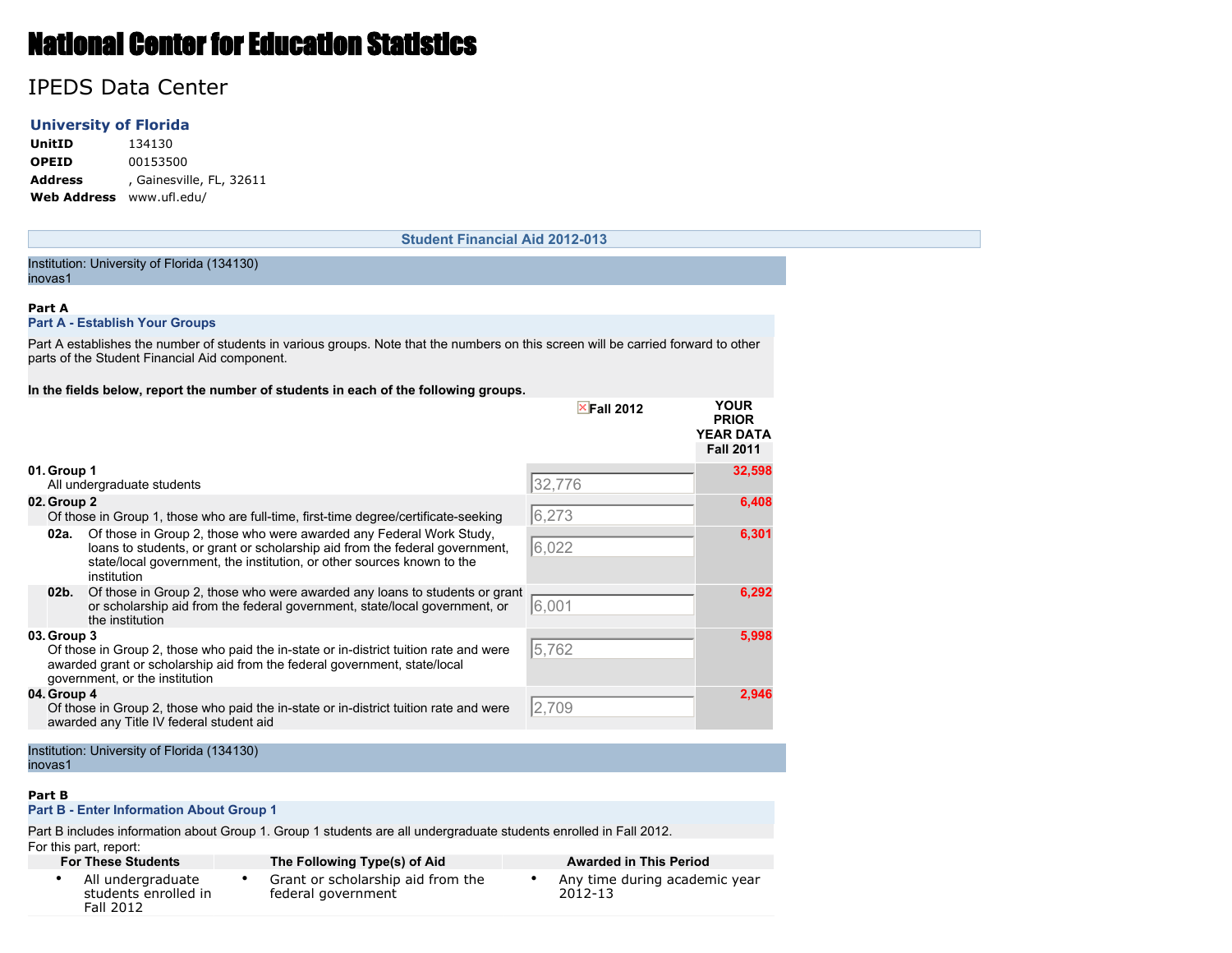- Grant or scholarship aid from state/local government
- Grant or scholarship aid from the institution
- Grant or scholarship aid from other sources known to the institution
- Loans to students from the federal government

**In the fields below, report the number of Group 1 students and the total amount of aid awarded to these students for each type of aid.**

| <b>Information from Part A:</b>                        | <b>Fall 2012</b> |
|--------------------------------------------------------|------------------|
| Group 1                                                | 32.776           |
| All undergraduate students                             |                  |
| (This number is carried forward from Part A, Line 01.) |                  |

| <b>Aid Type</b>                                                                                                                                              | 2012-13                                                   |                                                                 |                                                           |                                                               |  |
|--------------------------------------------------------------------------------------------------------------------------------------------------------------|-----------------------------------------------------------|-----------------------------------------------------------------|-----------------------------------------------------------|---------------------------------------------------------------|--|
|                                                                                                                                                              | <b>Number of Group 1 students</b><br>who were awarded aid | Percentage of<br>Group 1<br>students who<br>were awarded<br>aid | <b>Total amount of aid awarded</b><br>to Group 1 students | Average<br>amount of aid<br>awarded to<br>Group 1<br>students |  |
| 01. Grant or scholarship aid<br>from the federal<br>government, state/local<br>government, the institution,<br>and other sources known to<br>the institution | 29,123                                                    | 89                                                              | 178,463,315                                               | 6,128                                                         |  |
| 02. Pell grants                                                                                                                                              | 10,512                                                    | 32                                                              | 44,498,149                                                | 4,233                                                         |  |
| 03. Federal student loans                                                                                                                                    | 11,492                                                    | 35                                                              | 73,741,834                                                | 6,417                                                         |  |

 $\overline{\mathbb{X}}$  You may use the space below to provide context for data you've reported above. These context notes may be posted on

**the College Navigator website and should be written to be understood by students and parents.**

Institution: University of Florida (134130) inovas1

#### **Part C, Page 1**

**Part C, Page 1 - Enter Information about Group 2**

Part C includes information about Group 2. Group 2 students are all full-time, first-time degree/certificate-seeking undergraduate students enrolled in Fall 2012.

**In the fields below, report the number of Group 2 students paying in-district, in-state, and out-of-state tuition rates. If your institution does not offer different rates, report all students as paying in-state tuition rates.**

| <b>Information from Part A:</b>                                                                                                        | <b>Fall 2012</b> |                                       |
|----------------------------------------------------------------------------------------------------------------------------------------|------------------|---------------------------------------|
| Group 2<br>Full-time, first-time degree/certificate-seeking<br>undergraduates<br>(This number is carried forward from Part A, Line 02) |                  | 6.273                                 |
| <b>Group 2 students:</b>                                                                                                               |                  | <b>YOUR PRIOR YEAR</b><br><b>DATA</b> |
|                                                                                                                                        | <b>Fall 2012</b> | <b>Fall 2011</b>                      |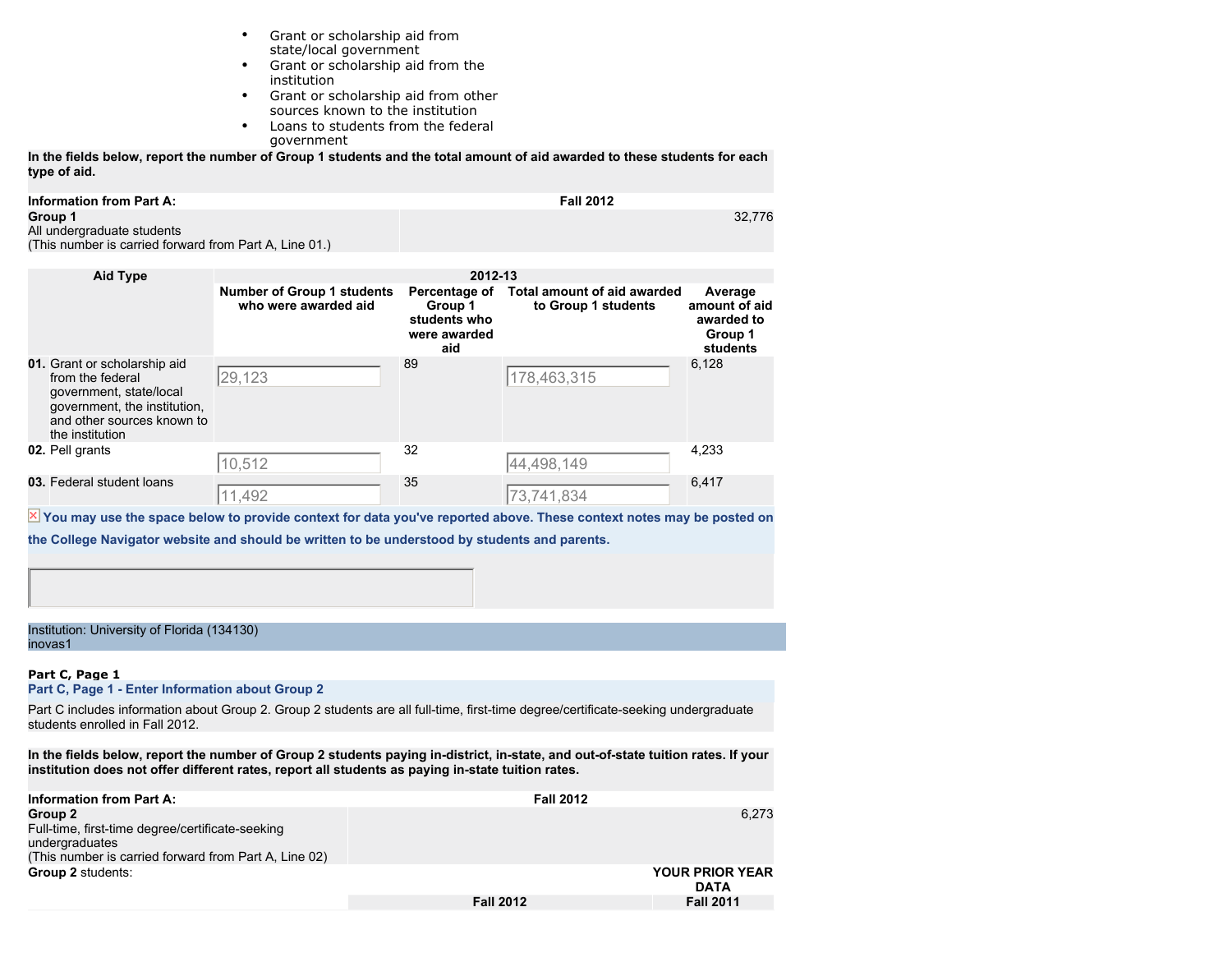|                                                                                                                    | <b>Number of Group 2 students</b> | Percentage of<br><b>Group 2 students</b> | Percentage of<br><b>Group 2 students</b> |
|--------------------------------------------------------------------------------------------------------------------|-----------------------------------|------------------------------------------|------------------------------------------|
| 01. 01a. paying in-district tuition rates                                                                          |                                   |                                          |                                          |
| 01b. paying in-state tuition rates                                                                                 | 5,959                             | 95                                       | 95                                       |
| <b>01c.</b> paying out-of-state tuition rates                                                                      | 314                               | 5                                        |                                          |
| 01d. Unknown (calculated value)<br>This value is calculated using the following<br>formula: [A02-(C01a+C01b+C01c)] |                                   |                                          |                                          |
|                                                                                                                    |                                   |                                          |                                          |

Institution: University of Florida (134130) inovas1

### **Part C, Page 2**

**Part C, Page 2 - Enter Information about Group 2**

Part C includes financial aid information about Group 2. Group 2 students are all full-time, first-time degree/certificate-seeking undergraduate students enrolled in Fall 2012.

For this part, report:

| <b>For These Students</b>                                                                                                                                                                                                         | The Following Type(s) of Aid                                                                                                                                                                                                                                                                                                                                                                                                                                                                            | <b>Awarded in This Period</b>                                                                                                                                         |
|-----------------------------------------------------------------------------------------------------------------------------------------------------------------------------------------------------------------------------------|---------------------------------------------------------------------------------------------------------------------------------------------------------------------------------------------------------------------------------------------------------------------------------------------------------------------------------------------------------------------------------------------------------------------------------------------------------------------------------------------------------|-----------------------------------------------------------------------------------------------------------------------------------------------------------------------|
| Full-time, first-time degree/certificate-<br>seeking undergraduate students enrolled in<br>Fall 2012<br>In the fields below, report the number of Group 2 students and the total amount of aid awarded to these students for each | Grant or scholarship aid<br>٠<br>from the federal<br>qovernment<br>Grant or scholarship aid<br>٠<br>from state/local<br>qovernment<br>Grant or scholarship aid<br>٠<br>from the institution<br>Loans to students from<br>$\bullet$<br>the federal government<br>and from other sources,<br>including private or<br>other loans<br>Do not include grant or<br>scholarship aid from<br>private or other sources<br>Do not include PLUS<br>٠<br>loans or loans made to<br>anyone other than the<br>student | Any time during<br>٠<br>academic year<br>2012-13<br>For program<br>٠<br>reporters, this is<br>the aid year period<br>from July $1, 2012$<br>through June 30,<br>2013. |
| , af ald - Faten in din Hasted stident seinite inlikke a-satensan form - Ball mosateV-lleiteisen -                                                                                                                                |                                                                                                                                                                                                                                                                                                                                                                                                                                                                                                         |                                                                                                                                                                       |

**type of aid. Enter unduplicated student counts within a category (e.g., Pell grants). However, a student can appear in more than one aid category.**

| <b>Information from Part A:</b>                                                                                                                                                                                                                                                                                | <b>Fall 2012</b> |
|----------------------------------------------------------------------------------------------------------------------------------------------------------------------------------------------------------------------------------------------------------------------------------------------------------------|------------------|
| Group 2<br>Full-time, first-time degree/certificate-seeking undergraduates                                                                                                                                                                                                                                     | 6.273            |
| (This number is carried forward from Part A, Line 02)                                                                                                                                                                                                                                                          |                  |
| Group 2a<br>Of those in Group 2, those who were awarded any Federal Work Study, loans to<br>students, or grant or scholarship aid from the federal government, state/local<br>government, the institution, or other sources known to the institution<br>(This number is carried forward from Part A, Line 02a) | 6.022            |
| Group 2b<br>Of those in Group 2, those who were awarded any loans to students or grant or<br>scholarship aid from the federal government, state/local government, or the<br>institution                                                                                                                        | 6.001            |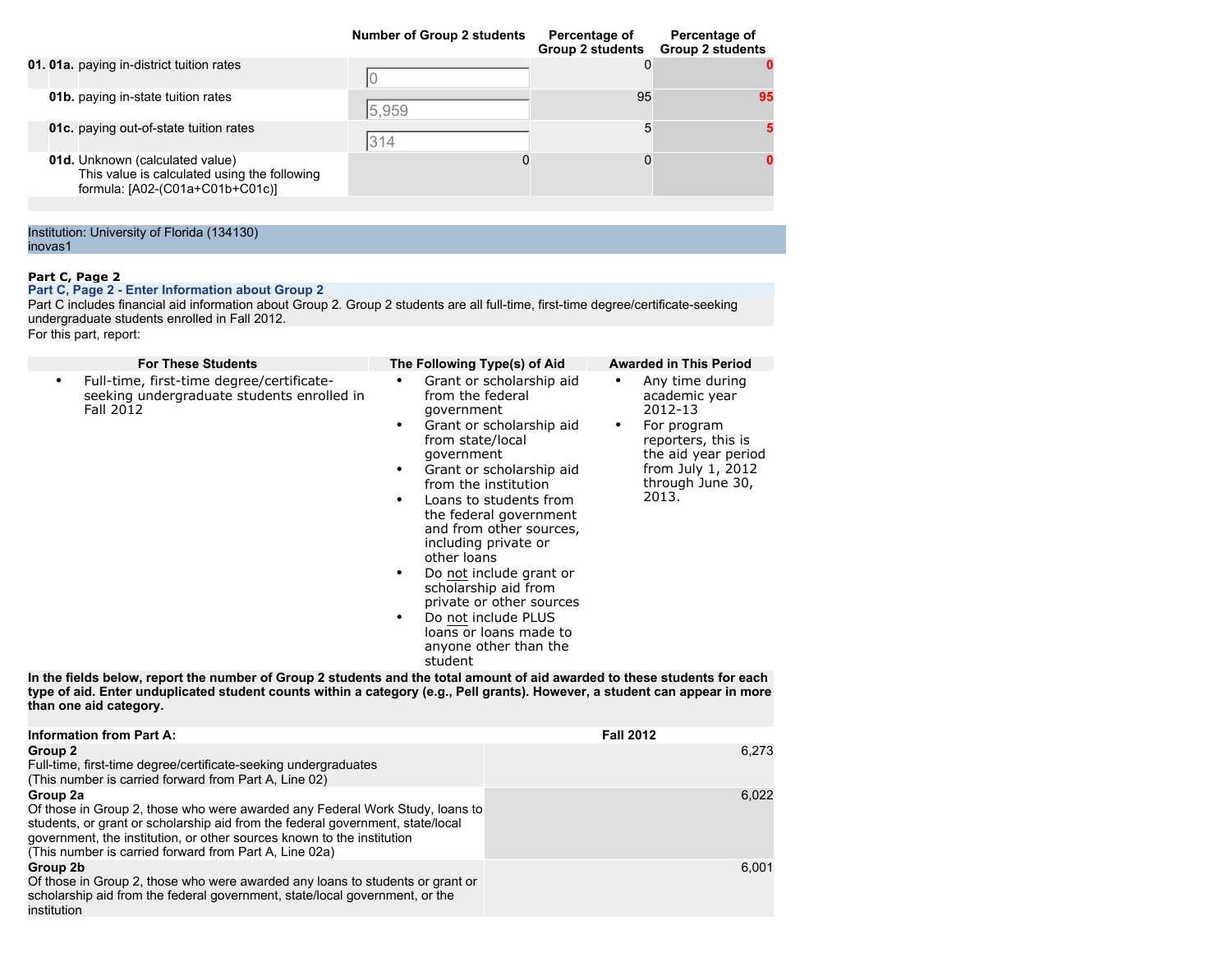|                 | (This number is carried forward from Part A, Line 02b)<br>Group 3<br>Of those in Group 2, those who were awarded grant or scholarship aid from the<br>federal government, state/local government, or the institution |                                                                                                          |                                                                                                                 |                                                                               |                                                              |                                                                                                         | 5,762                                                     |
|-----------------|----------------------------------------------------------------------------------------------------------------------------------------------------------------------------------------------------------------------|----------------------------------------------------------------------------------------------------------|-----------------------------------------------------------------------------------------------------------------|-------------------------------------------------------------------------------|--------------------------------------------------------------|---------------------------------------------------------------------------------------------------------|-----------------------------------------------------------|
| <b>Aid Type</b> |                                                                                                                                                                                                                      |                                                                                                          |                                                                                                                 |                                                                               |                                                              |                                                                                                         | <b>YOUR</b><br><b>PRIOR</b><br><b>YEAR</b><br><b>DATA</b> |
|                 |                                                                                                                                                                                                                      |                                                                                                          |                                                                                                                 | <b>Fall 2012</b>                                                              |                                                              |                                                                                                         | <b>Fall 2011</b>                                          |
|                 |                                                                                                                                                                                                                      |                                                                                                          | <b>Number of Group 2</b><br>students who were<br>awarded aid                                                    | Percentage<br>of Group <sub>2</sub><br>students<br>who were<br>awarded<br>aid | <b>Total amount of aid</b><br>awarded to Group 2<br>students | Average Average<br>amount of amount<br>aid<br>awarded awarded<br>to Group to Group<br>students students | of aid                                                    |
|                 |                                                                                                                                                                                                                      | 01. Grants or scholarships from the<br>federal government, state/local<br>government, or the institution | 5,948                                                                                                           |                                                                               | 95 33,366,276                                                | 5,610                                                                                                   | 6,099                                                     |
|                 | 02. Federal grants                                                                                                                                                                                                   |                                                                                                          | 1,833                                                                                                           |                                                                               | 29 8,655,343                                                 | 4,722                                                                                                   | 4,652                                                     |
|                 | 02a.                                                                                                                                                                                                                 | Pell grants                                                                                              | 1,805                                                                                                           | 29                                                                            | 8,036,946                                                    | 4,453                                                                                                   | 4,380                                                     |
|                 | 02b.                                                                                                                                                                                                                 | Other federal grants                                                                                     | 673                                                                                                             | 11                                                                            | 618,397                                                      | 919                                                                                                     | 823                                                       |
|                 | or scholarships                                                                                                                                                                                                      | 03. State/local government grants<br>(grants/scholarships/waivers)                                       | 5,720                                                                                                           | 91                                                                            | 16,250,738                                                   | 2,841                                                                                                   | 3,300                                                     |
|                 | scholarships                                                                                                                                                                                                         | 04. Institutional grants or<br>(scholarships/fellowships)                                                | 2,017                                                                                                           | 32                                                                            | 8,460,195                                                    | $\bigcirc$ 4,194                                                                                        | 3,414                                                     |
|                 | 05. Loans to students                                                                                                                                                                                                |                                                                                                          | 1,855                                                                                                           |                                                                               | 30 10,544,509                                                | 5,684                                                                                                   | 5,380                                                     |
|                 | 05a.                                                                                                                                                                                                                 | <b>Federal loans</b>                                                                                     | 1,854                                                                                                           | 30                                                                            | 9,785,098                                                    | 5,278                                                                                                   | 5,114                                                     |
|                 | 05b.                                                                                                                                                                                                                 | Other loans<br>(including private<br>loans)                                                              | 74                                                                                                              |                                                                               | 759,411                                                      | $\bigcirc$ 10,262                                                                                       | 7,436                                                     |
|                 |                                                                                                                                                                                                                      |                                                                                                          | X You may use the space below to provide context for the data you've reported above. These context notes may be |                                                                               |                                                              |                                                                                                         |                                                           |

**posted on the College Navigator website and should be written to be understood by students and parents. For example, institutions may report here other sources of private aid not included in the categories above.**

Institution: University of Florida (134130) inovas1

#### **Cost of Attendance**

**Cost of attendance for full-time, first-time undergraduate students:**

*Please enter the amounts requested below. These data will be made available to the public on College Navigator. If your institution participates in any Title IV programs (Pell, Stafford, etc.), you must complete all information. Estimates of expenses for books and supplies, room and board, and other expenses are those from the Cost of Attendance report used by the financial aid office in determining financial need. Please talk to your financial aid office to get these numbers, to ensure that you are reporting correctly.* These numbers are carried forward from Institutional Characteristics and should only be changed if an error was made in the reporting.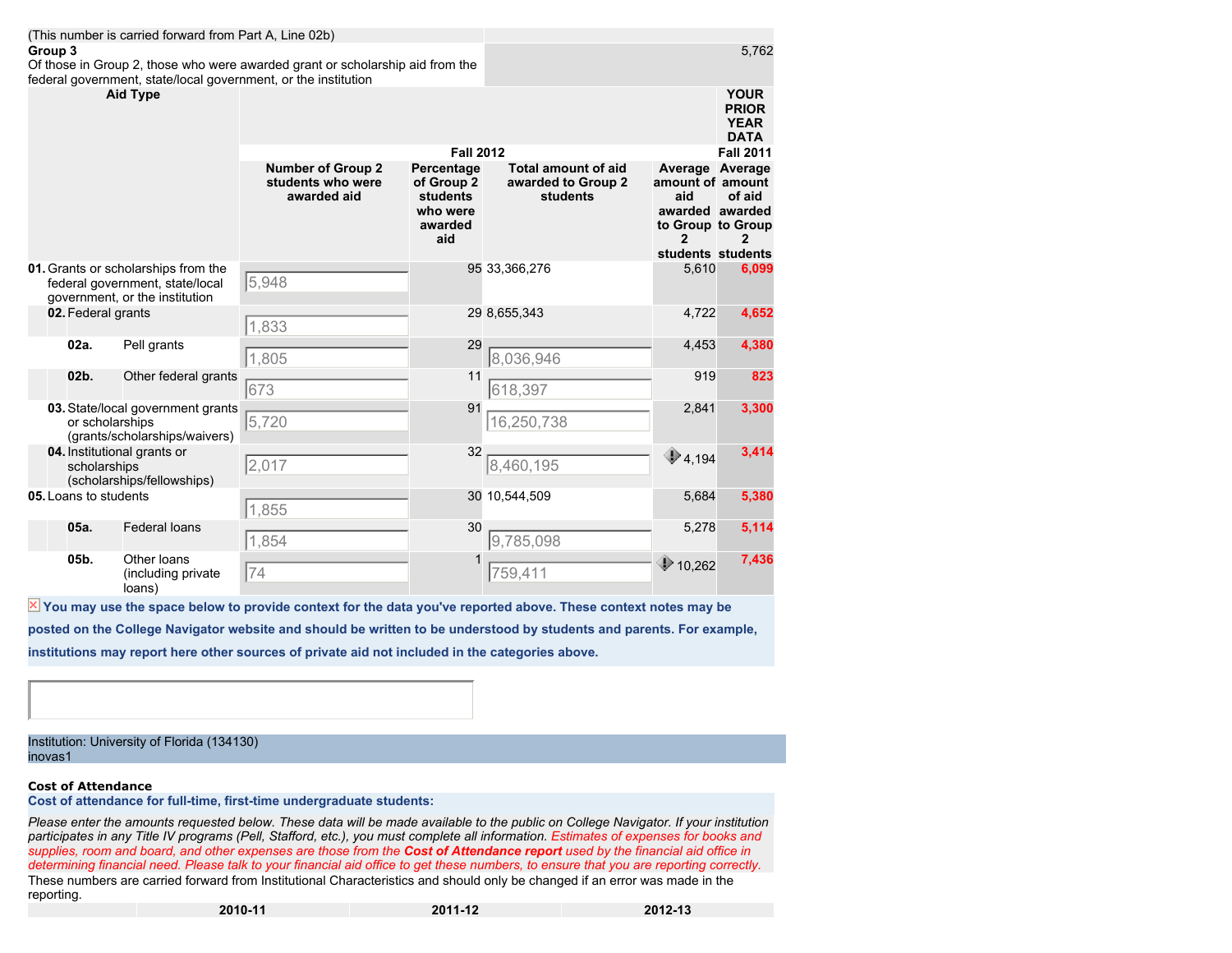| <b>Charges for full</b><br>academic year |                                      |        |        |        |                 |        |
|------------------------------------------|--------------------------------------|--------|--------|--------|-----------------|--------|
|                                          | Published tuition and required fees: |        |        |        |                 |        |
| In-district                              |                                      |        |        |        |                 |        |
| Tuition                                  | 3,530                                |        | 4,060  |        | 4,425           |        |
| Required fees                            | 1,514                                |        | 1,597  |        | 1,718           |        |
| Tuition + fees<br>total                  |                                      | 5,044  |        | 5,657  |                 | 6,143  |
| In-state                                 |                                      |        |        |        |                 |        |
| Tuition                                  | 3,530                                |        | 4,060  |        | 4,425           |        |
| Required fees                            | 1,514                                |        | 1,597  |        | 1,718           |        |
| Tuition + fees<br>total                  |                                      | 5,044  |        | 5,657  |                 | 6,143  |
| Out-of-state                             |                                      |        |        |        |                 |        |
| Tuition                                  | 24,746                               |        | 25,276 |        | $\sqrt{25,641}$ |        |
| Required fees                            | 2,575                                |        | 2,658  |        | 2,779           |        |
| Tuition + fees<br>total                  |                                      | 27,321 |        | 27,934 |                 | 28,420 |
| Books and<br>supplies                    | 1,000                                |        | 1,070  |        | 1,080           |        |
| On-campus:                               |                                      |        |        |        |                 |        |
| Room and board                           | 8,640                                |        | 8,800  |        | 9,370           |        |
| Other expenses                           | 3,720                                |        | 4,260  |        | 3,960           |        |
| Room and board<br>and other<br>expenses  |                                      | 12,360 |        | 13,060 |                 | 13,330 |
| Off-campus (not with family):            |                                      |        |        |        |                 |        |
| Room and board                           | 8,640                                |        | 8,800  |        | 9,370           |        |
| Other expenses                           | 3,720                                |        | 4,260  |        | 3,960           |        |
| Room and board<br>and other<br>expenses  |                                      | 12,360 |        | 13,060 |                 | 13,330 |
| Off-campus (with family):                |                                      |        |        |        |                 |        |
| Other expenses                           | 3,720                                |        | 4,260  |        | 3,960           |        |

Institution: University of Florida (134130) inovas1

#### **Part D**

#### **Part D - Enter Information about Group 3**

Part D includes financial aid information about Group 3. Group 3 students are all full-time, first-time degree/certificate-seeking undergraduate students enrolled in Fall 2012 who paid the in-state or in-district tuition rate and were awarded grant or scholarship aid from the following sources: the federal government, state/local government, or the institution. The information you report in this part will be used in Part F to calculate average institutional net price.

For this part report:<br>**For These Students** 

**Following Type(s) of Aid Awarded in This Period**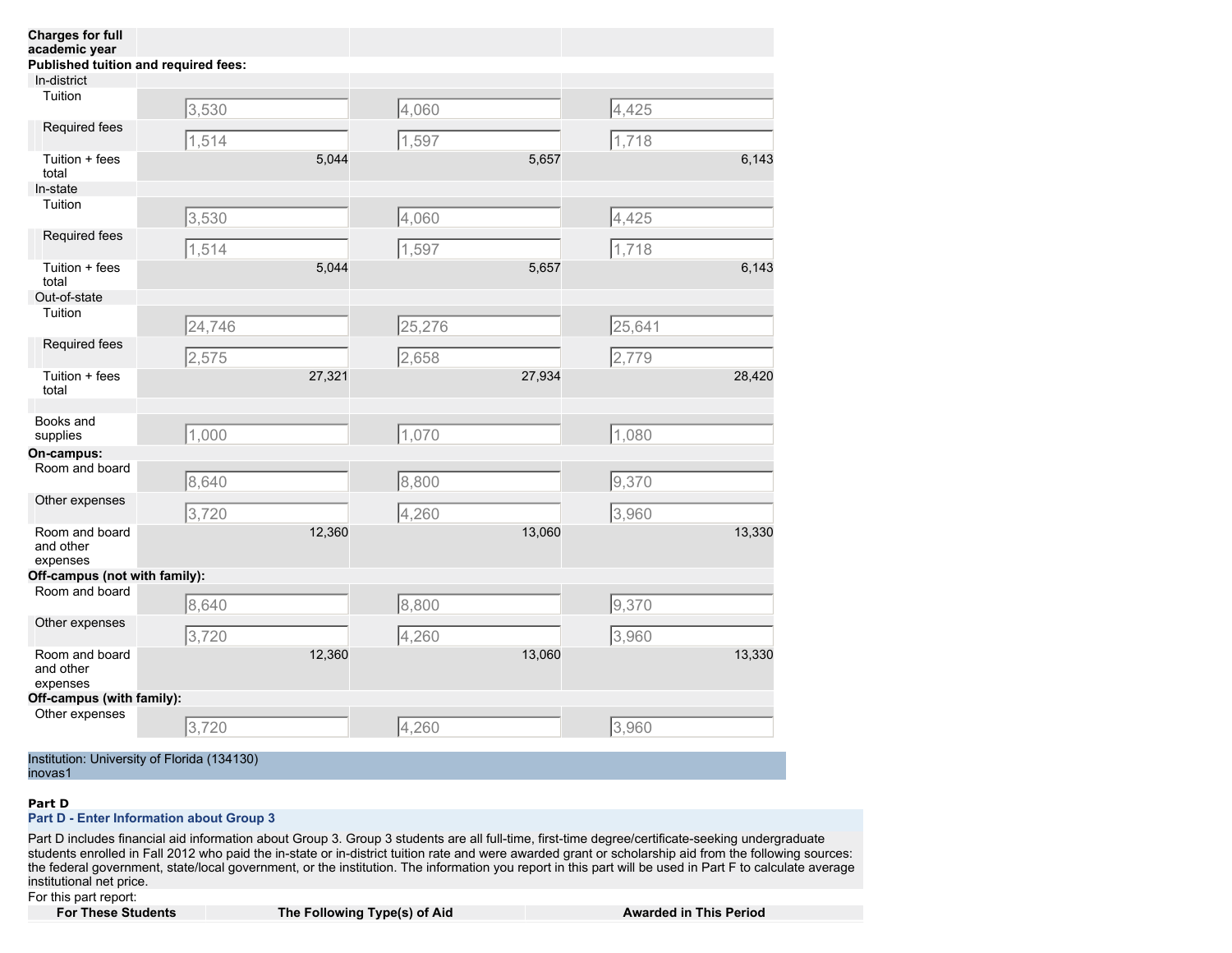| •Full-time, first-time<br>degree/certificate-seeking<br>undergraduate students<br>enrolled in Fall 2012 who<br>paid the in-state or in-<br>district tuition rate and<br>were awarded grant or<br>scholarship aid from the<br>following sources: the<br>federal government,<br>state/local government,<br>or the institution<br>•Do not include students<br>who were awarded only<br>grant or scholarship aid<br>from private or other<br>sources, or students who<br>were awarded only non-<br>grant aid | Grant or scholarship aid from the<br>$\bullet$<br>federal government<br>Grant or scholarship aid from state/local<br>٠<br>government<br>Grant or scholarship aid from the<br>$\bullet$<br>institution<br>Do not include grant or scholarship aid<br>$\bullet$<br>from private or other sources |
|----------------------------------------------------------------------------------------------------------------------------------------------------------------------------------------------------------------------------------------------------------------------------------------------------------------------------------------------------------------------------------------------------------------------------------------------------------------------------------------------------------|------------------------------------------------------------------------------------------------------------------------------------------------------------------------------------------------------------------------------------------------------------------------------------------------|

**In the fields below, report the number of Group 3 students with each type of living arrangement and the total amount of grant or scholarship aid from the federal government, state/local government, or the institution awarded to these students.**

| <b>Information from Part A:</b>                                                                                                                                                                                                                                                                                                                                                                    |                                                    |                                                                                                                                                                                   | <b>YOUR PRIOR</b><br><b>YEAR DATA</b><br>2010-2011                                 | <b>YOUR PRIOR</b><br><b>YEAR DATA</b><br>2011-2012 | 2012-2013  |
|----------------------------------------------------------------------------------------------------------------------------------------------------------------------------------------------------------------------------------------------------------------------------------------------------------------------------------------------------------------------------------------------------|----------------------------------------------------|-----------------------------------------------------------------------------------------------------------------------------------------------------------------------------------|------------------------------------------------------------------------------------|----------------------------------------------------|------------|
| Group 3<br>Full-time, first-time degree/certificate-seeking<br>undergraduate students who paid the in-state or in-district<br>tuition rate and were awarded grant or scholarship aid<br>from the following sources: the federal government,<br>state/local government, or the institution<br>(This number is carried forward from Part A, Line 03)<br>01.<br>Report the number of Group 3 students |                                                    |                                                                                                                                                                                   | 6,051<br><b>YOUR PRIOR</b>                                                         | 5,998<br><b>YOUR PRIOR</b>                         | 5,762      |
|                                                                                                                                                                                                                                                                                                                                                                                                    |                                                    | with the following living arrangements:                                                                                                                                           | <b>YEAR DATA</b><br>2010-11                                                        | <b>YEAR DATA</b><br>2011-12                        | 2012-13    |
|                                                                                                                                                                                                                                                                                                                                                                                                    | $01a$ .                                            | On-campus                                                                                                                                                                         | 4,213                                                                              | 5,300                                              | 5,210      |
|                                                                                                                                                                                                                                                                                                                                                                                                    | 01b.                                               | Off-campus (with family)                                                                                                                                                          | 50                                                                                 | 60                                                 | 54         |
|                                                                                                                                                                                                                                                                                                                                                                                                    | 01c.                                               | Off-campus (not with<br>family)                                                                                                                                                   | 394                                                                                | $\bigcirc$ 599                                     | 469        |
|                                                                                                                                                                                                                                                                                                                                                                                                    | 01d.                                               | Unknown (calculated)<br>This value is calculated<br>using the following<br>formula: [A03-<br>(D01a+D01b+D01c)]                                                                    | 1,394                                                                              | 39                                                 | 29         |
| 02.                                                                                                                                                                                                                                                                                                                                                                                                | scholarship aid from the federal<br>students       | Report the total amount of grant or<br>government, state/local government, or<br>the institution awarded to Group 3                                                               | 37,529,189                                                                         | 33,281,533                                         | 30,585,967 |
| 03.                                                                                                                                                                                                                                                                                                                                                                                                | students (calculated value).<br>formula: [D02/A03] | Average grant or scholarship aid from the<br>federal government, state/local government,<br>or the institution awarded to Group 3<br>This value is calculated using the following | 6,202                                                                              | 5,549                                              | 5,308      |
|                                                                                                                                                                                                                                                                                                                                                                                                    |                                                    |                                                                                                                                                                                   | You may use the space below to provide context for the data you've reported above. |                                                    |            |
|                                                                                                                                                                                                                                                                                                                                                                                                    |                                                    |                                                                                                                                                                                   |                                                                                    |                                                    |            |

• Any time during academic year 2012-13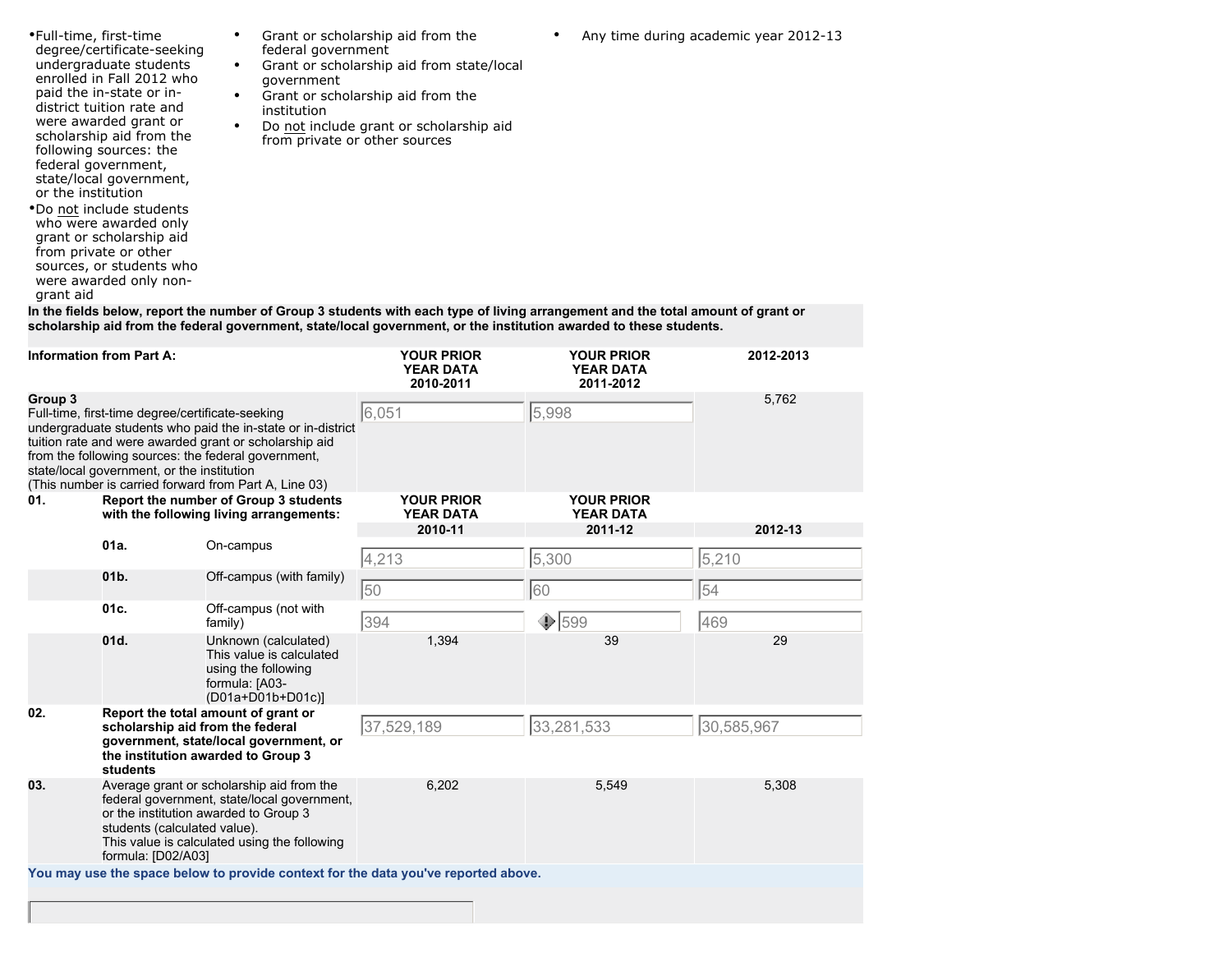#### **Part E**

#### **Part E – Enter Information about Group 4**

Part E includes financial aid information about Group 4. Group 4 students are all full-time, first-time degree/certificate-seeking undergraduate students enrolled in Fall 2012 who paid the in-state or in-district tuition rate and were awarded any Title IV federal student aid, including federal grants or federal student loans. The information you report in this part will be used in Part G to calculate average institutional net price by income level. For this part, report:

| <b>For These Students</b>                                                                                                                                                                                                                                              | The Following Type(s) of Aid                                                                                                                                                                                                                                                                                                                         | <b>Awarded in This Period</b>         |  |  |  |  |
|------------------------------------------------------------------------------------------------------------------------------------------------------------------------------------------------------------------------------------------------------------------------|------------------------------------------------------------------------------------------------------------------------------------------------------------------------------------------------------------------------------------------------------------------------------------------------------------------------------------------------------|---------------------------------------|--|--|--|--|
| •Full-time, first-time<br>degree/certificate-seeking<br>undergraduate students<br>enrolled in Fall 2012 who<br>paid the in-state or in-<br>district tuition rate and<br>were awarded any Title<br>IV federal student aid                                               | Grant or scholarship aid from the federal government<br>Grant or scholarship aid from state/local government<br>٠<br>Grant or scholarship aid from the institution<br>$\bullet$<br>Do not include grant or scholarship aid from private or<br>$\bullet$<br>other sources<br>Do not include loan amounts<br>Do not include Federal Work Study amounts | Any time during academic year 2012-13 |  |  |  |  |
| In the fields below, report the number of Group 4 students with each type of living arrangement and the total amount of grant or scholarship aid from the<br>federal government, state/local government, or the institution awarded to these students by income level. |                                                                                                                                                                                                                                                                                                                                                      |                                       |  |  |  |  |

| <b>Information from Part A:</b> |                                                                                  |                                                       | 2010-11                                                                                                                                                            | 2011-12                                                                                                                                                                                             | 2012-13                                                                                                                                                                                                                                     |                                                                                                                             |
|---------------------------------|----------------------------------------------------------------------------------|-------------------------------------------------------|--------------------------------------------------------------------------------------------------------------------------------------------------------------------|-----------------------------------------------------------------------------------------------------------------------------------------------------------------------------------------------------|---------------------------------------------------------------------------------------------------------------------------------------------------------------------------------------------------------------------------------------------|-----------------------------------------------------------------------------------------------------------------------------|
| Group 4<br>student aid          |                                                                                  | (This number is carried forward from Part A, Line 04) | Full-time, first-time degree/certificate-seeking undergraduate students who<br>paid the in-state or in-district tuition rate and were awarded any Title IV federal | 2,690                                                                                                                                                                                               | 2,946                                                                                                                                                                                                                                       | 2,709                                                                                                                       |
| 01.                             | Report the number of Group 4 students with the following<br>living arrangements: |                                                       |                                                                                                                                                                    | <b>YOUR PRIOR</b><br><b>YEAR DATA</b>                                                                                                                                                               | <b>YOUR PRIOR</b><br><b>YEAR DATA</b>                                                                                                                                                                                                       |                                                                                                                             |
|                                 | 01a.                                                                             | On-campus                                             |                                                                                                                                                                    | 2010-11                                                                                                                                                                                             | 2011-12                                                                                                                                                                                                                                     | 2012-13                                                                                                                     |
|                                 |                                                                                  |                                                       |                                                                                                                                                                    | 2,409                                                                                                                                                                                               | 2,625                                                                                                                                                                                                                                       | 2,450                                                                                                                       |
|                                 | 01b.                                                                             | Off-campus (with family)                              |                                                                                                                                                                    | 28                                                                                                                                                                                                  | 34                                                                                                                                                                                                                                          | 28                                                                                                                          |
|                                 | 01c.                                                                             | Off-campus (not with family)                          |                                                                                                                                                                    | 253                                                                                                                                                                                                 | 287                                                                                                                                                                                                                                         | 231                                                                                                                         |
|                                 | 01d.                                                                             | Unknown (calculated)<br>[A04-(E01a+E01b+E01c)]        | This value is calculated using the formula:                                                                                                                        | 0                                                                                                                                                                                                   | 0                                                                                                                                                                                                                                           | $\mathbf 0$                                                                                                                 |
|                                 |                                                                                  |                                                       | <b>Number of Group 4</b><br>students who were<br>awarded any Title IV aid                                                                                          | <b>Number of Group 4</b><br>students who were<br>awarded any grant or<br>scholarship aid from the<br>following sources: the<br>federal government,<br>state/local government, or<br>the institution | Total amount of grant or<br>scholarship aid awarded to or scholarship aid awarded<br>Group 4 students from the<br>following sources: the<br>federal government,<br>state/local government, or state/local government, or<br>the institution | Average amount of grant<br>to Group 4 students from<br>the following sources: the<br>federal government,<br>the institution |
|                                 |                                                                                  |                                                       |                                                                                                                                                                    | 2010-11                                                                                                                                                                                             |                                                                                                                                                                                                                                             |                                                                                                                             |
| 02.                             | <b>Income level</b>                                                              |                                                       | Col. 1                                                                                                                                                             | Col. 2                                                                                                                                                                                              | Col. 3                                                                                                                                                                                                                                      | Col. 4                                                                                                                      |
|                                 | 02a.                                                                             | \$0-30,000                                            | 377                                                                                                                                                                | 377                                                                                                                                                                                                 | 5,280,227                                                                                                                                                                                                                                   | 14,006                                                                                                                      |
|                                 | 02b.                                                                             | \$30,001-48,000                                       | 295                                                                                                                                                                | 295                                                                                                                                                                                                 | 4,055,227                                                                                                                                                                                                                                   | 13,747                                                                                                                      |
|                                 | 02c.                                                                             | \$48,001-75,000                                       | 496                                                                                                                                                                | 491                                                                                                                                                                                                 | 6,609,575                                                                                                                                                                                                                                   | 13,326                                                                                                                      |
|                                 | 02d.                                                                             | \$75,001-110,000                                      |                                                                                                                                                                    |                                                                                                                                                                                                     |                                                                                                                                                                                                                                             | 9,329                                                                                                                       |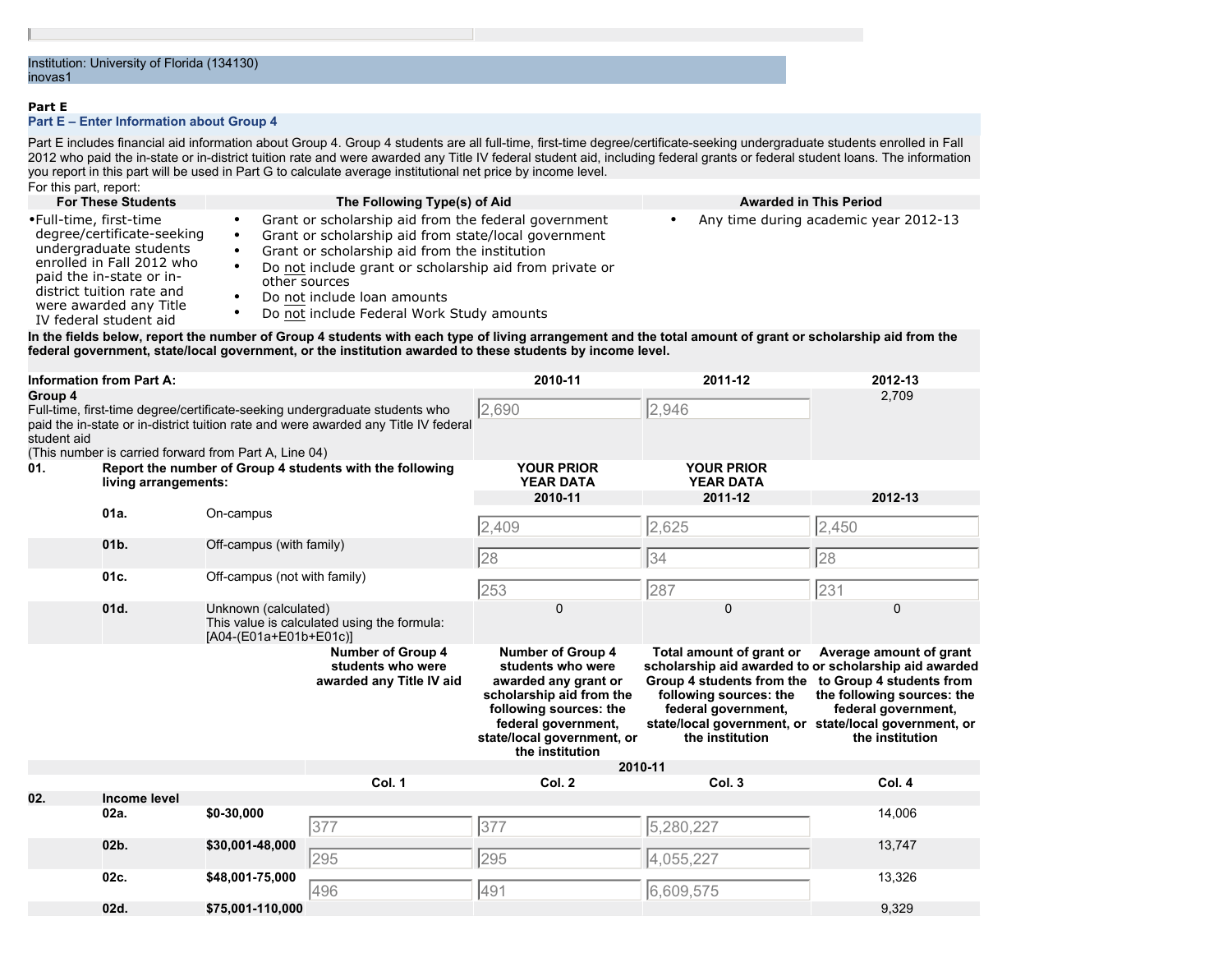|                         |                                   | 526            | 526            | 4,907,283               |        |
|-------------------------|-----------------------------------|----------------|----------------|-------------------------|--------|
| 02e.                    | \$110,001 and<br>more             | 996            | 986            | 4,502,543               | 4,521  |
| 02f.                    | <b>Total all income</b><br>levels | 2,690          | 2,675          | 25,354,855              | 9,426  |
|                         |                                   |                |                | 2011-12                 |        |
|                         |                                   | Col. 1         | Col. 2         | Col. 3                  | Col. 4 |
| 03.<br>Income level     |                                   |                |                |                         |        |
| 03a.                    | \$0-30,000                        | 453            | 453            | 5,478,416               | 12,094 |
| 03b.                    | \$30,001-48,000                   | 366            | 366            | 4,246,511               | 11,602 |
| 03c.                    | \$48,001-75,000                   | 531            | 531            | 6,014,285               | 11,326 |
| 03d.                    | \$75,001-110,000                  | 496            | 496            | 3,686,095               | 7,432  |
| 03e.                    | \$110,001 and<br>more             | 1,100          | 1,092          | 4,186,576               | 3,806  |
| 03f.                    | <b>Total all income</b><br>levels | 2,946          | 2,938          | 23,611,883              | 8,015  |
|                         |                                   |                |                | 2012-13                 |        |
|                         |                                   | Col. 1         | Col. 2         | Col. 3                  | Col. 4 |
| 04.<br>$X$ Income level |                                   |                |                |                         |        |
| 04a.                    | \$0-30,000                        |                |                |                         |        |
|                         |                                   | 380            | 380            | 4,690,964               | 12,345 |
| 04b.                    | \$30,001-48,000                   |                |                |                         | 11,990 |
| 04c.                    | \$48,001-75,000                   | 326            | 326            | 3,908,606               | 11,209 |
| 04d.                    | \$75,001-110,000                  | 464            | 464            | 5,200,814               | 8,056  |
| 04e.                    | \$110,001 and<br>more             | 460            | 460            | 3,705,922               | 3,544  |
| 04f.                    | <b>Total all income</b><br>levels | 1,079<br>2,709 | 1,054<br>2,684 | 3,823,723<br>21,330,029 | 7,874  |

Institution: University of Florida (134130) inovas1

#### **Part F**

#### **Part F – Net Price Calculation for Group 3**

The following net price calculation is based on information that your institution reported in the Institutional Characteristics component and the Student Financial Aid component. For more information about the data your institution reported in the Institutional Characteristics component, please contact your institution's IPEDS Keyholder.

|     |                                                                            | <b>YOUR PRIOR</b><br><b>YEAR DATA</b> | <b>YOUR PRIOR</b><br><b>YEAR DATA</b> | 2012-13 |
|-----|----------------------------------------------------------------------------|---------------------------------------|---------------------------------------|---------|
|     |                                                                            | 2010-11                               | 2011-12                               |         |
|     | <b>Components of cost of attendance</b>                                    |                                       |                                       |         |
| 01. | Published tuition and required fees (lower of in-district or in-<br>state) | 5.044                                 | 5.657                                 | 6.143   |
| 02. | Books and supplies                                                         | 1.000                                 | 1.070                                 | 1,080   |
| 03. | Room and board and other expenses by living arrangement                    |                                       |                                       |         |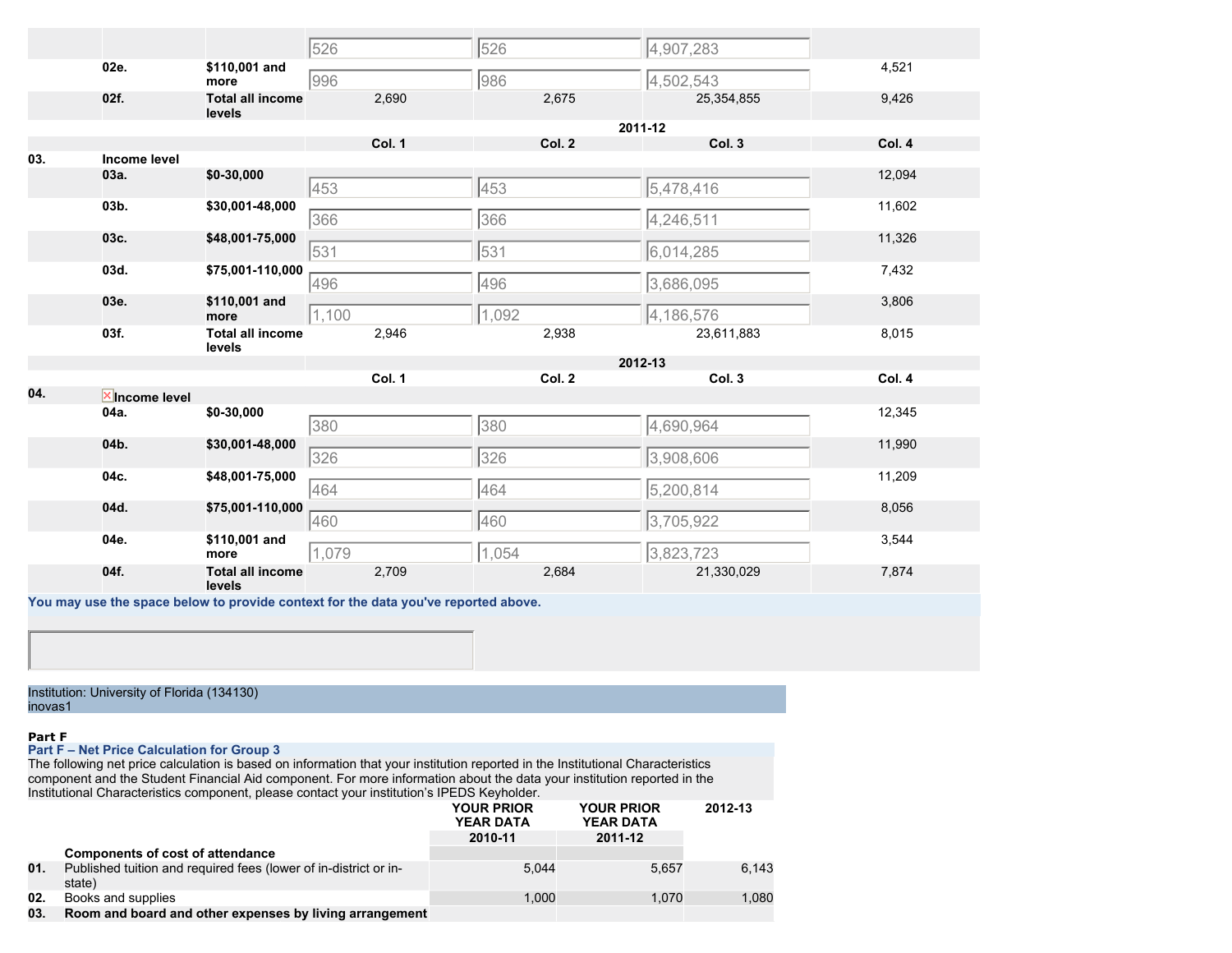|     | 03a.                                                                                                                                                                         | On-campus                       | 12,360 | 13,060 | 13,330 |
|-----|------------------------------------------------------------------------------------------------------------------------------------------------------------------------------|---------------------------------|--------|--------|--------|
|     | 03 <sub>b</sub>                                                                                                                                                              | Off-campus (with family)        | 3,720  | 4,260  | 3,960  |
|     | 03c.                                                                                                                                                                         | Off-campus (not with<br>family) | 12,360 | 13,060 | 13,330 |
| 04. | Number of Group 3 students by living arrangement                                                                                                                             |                                 |        |        |        |
|     | 04a.                                                                                                                                                                         | On-campus                       | 4,213  | 5,300  | 5,210  |
|     | 04b.                                                                                                                                                                         | Off-campus (with family)        | 50     | 60     | 54     |
|     | 04c.                                                                                                                                                                         | Off-campus (not with<br>family) | 394    | 599    | 469    |
|     | 04d.                                                                                                                                                                         | <b>Unknown</b>                  | 1.394  | 39     | 29     |
| 05. | Weighted average for room and board and other expenses<br>by living arrangement (excluding unknown values)<br>See instructions for the formula for this calculation          |                                 | 12,267 | 12,971 | 13,242 |
| 06. | <b>Total cost of attendance</b><br>This value is calculated using the following formula:<br>[F01+F02+F05]                                                                    |                                 | 18,311 | 19,698 | 20,465 |
| 07. | Average amount of grant or scholarship aid awarded to<br>Group 3 students from the following sources: the federal<br>government, state/local government, and the institution |                                 | 6,202  | 5,549  | 5,308  |
| 08. | Average institutional net price for Group 3 students<br>This value is calculated using the following formula: [F06-F07]                                                      |                                 | 12,109 | 14,149 | 15,157 |

As required by the Higher Education Opportunity Act of 2008, these amounts will be posted on the U.S. Department of Education's College Navigator website and used in the U.S. Department of Education's College Affordability and Transparency Lists.

Yes No. 2008. In the North State of the North State of the North State of the North State of the North State o

 $\overline{G}$ 

#### **Do you wish to provide additional context notes?**

 $\overline{X}$  You may use the space below to provide context for these data. These context notes may be posted on the College

**Navigator website and should be written to be understood by students and parents.**

#### Institution: University of Florida (134130) inovas1

#### **Part G**

#### **Part G – Net Price Calculation for Group 4**

The following net price calculation is based on information that your institution reported in the Institutional Characteristics component and the Student Financial Aid component. For more information about the data your institution reported in the Institutional Characteristics component, please contact your institution's IPEDS Keyholder.

|     |                                         |                                                                                                            | <b>YOUR PRIOR</b><br><b>YEAR DATA</b> | <b>YOUR PRIOR</b><br><b>YEAR DATA</b> | 2012-13 |
|-----|-----------------------------------------|------------------------------------------------------------------------------------------------------------|---------------------------------------|---------------------------------------|---------|
|     |                                         |                                                                                                            | 2010-11                               | 2011-12                               |         |
|     | <b>Components of cost of attendance</b> |                                                                                                            |                                       |                                       |         |
| 01. |                                         | Published tuition and required fees (lower of in-district or in-state)                                     | 5.044                                 | 5.657                                 | 6,143   |
| 02. | Books and supplies                      |                                                                                                            | 1.000                                 | 1,070                                 | 1,080   |
| 03. |                                         | Room and board and other expenses by living arrangement                                                    |                                       |                                       |         |
|     | 03a.                                    | On-campus                                                                                                  | 12,360                                | 13.060                                | 13,330  |
|     | 03 <sub>b</sub>                         | Off-campus (with family)                                                                                   | 3.720                                 | 4.260                                 | 3,960   |
|     | 03c.                                    | Off-campus (not with family)                                                                               | 12,360                                | 13.060                                | 13,330  |
| 04. |                                         | Number of Group 4 students by living arrangement                                                           |                                       |                                       |         |
|     | 04a.                                    | On-campus                                                                                                  | 2.409                                 | 2.625                                 | 2,450   |
|     | 04b.                                    | Off-campus (with family)                                                                                   | 28                                    | 34                                    | 28      |
|     | 04c.                                    | Off-campus (not with family)                                                                               | 253                                   | 287                                   | 231     |
|     | 04d.                                    | <b>Unknown</b>                                                                                             | n                                     | $\Omega$                              | 0       |
| 05. |                                         | Weighted average for room and board and other expenses by<br>living arrangement (excluding unknown values) | 12,270                                | 12,958                                | 13,233  |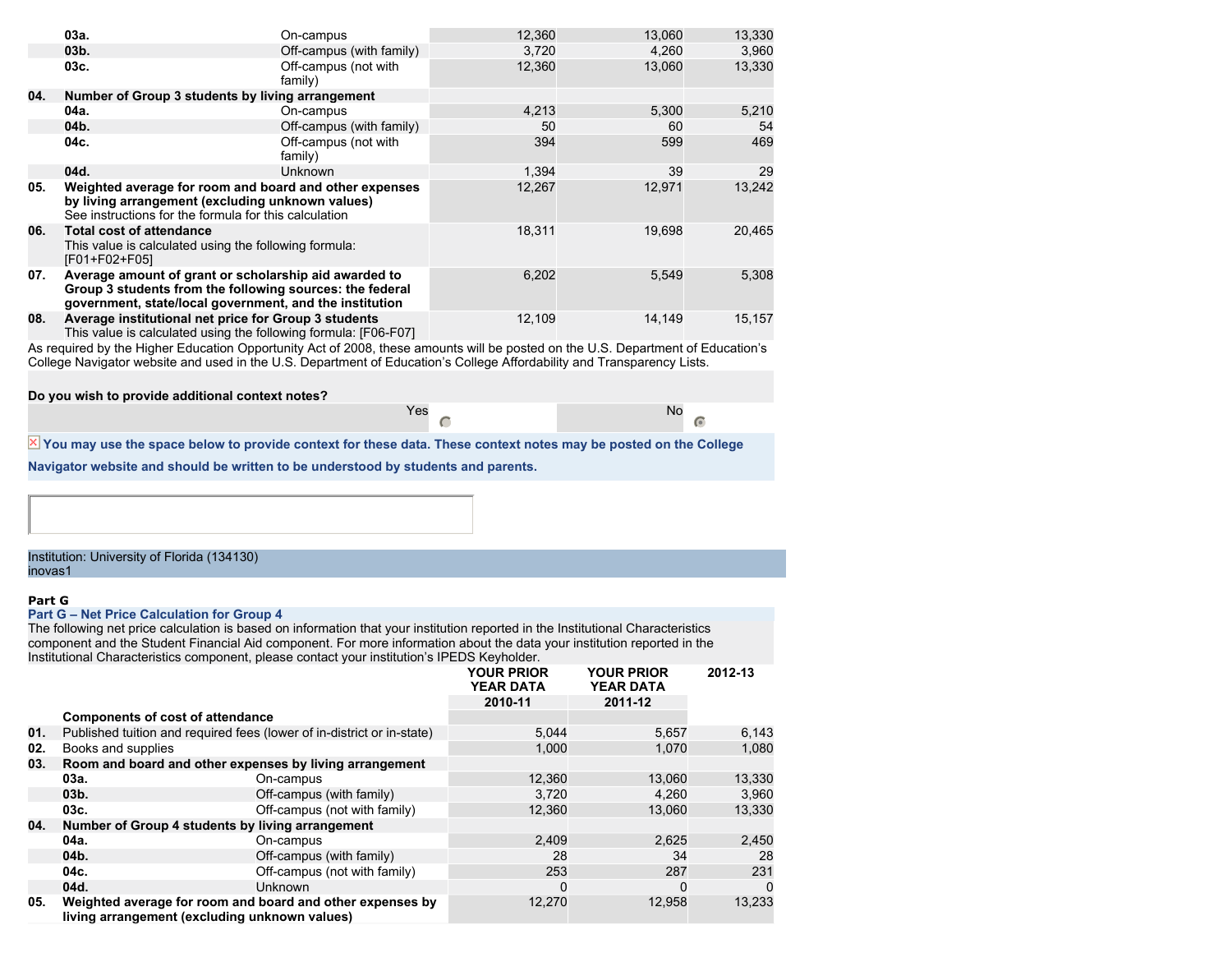|     | See instructions for the formula for this calculation                                                                   |                                                                                                                               |        |        |        |
|-----|-------------------------------------------------------------------------------------------------------------------------|-------------------------------------------------------------------------------------------------------------------------------|--------|--------|--------|
| 06. | Total cost of attendance by income level<br>This value is calculated using the following formula:<br>IG01+G02+G051      |                                                                                                                               | 18,314 | 19.685 | 20,456 |
| 07. | state/local government, and the institution                                                                             | Average amount of grant or scholarship aid awarded to Group<br>4 students from the following sources: the federal government, | 9,426  | 8,015  | 7.874  |
|     | 07a.                                                                                                                    | $$0 - 30,000$                                                                                                                 | 14,006 | 12,094 | 12,345 |
|     | 07b.                                                                                                                    | \$30,001-48,000                                                                                                               | 13,747 | 11.602 | 11,990 |
|     | 07c.                                                                                                                    | \$48,001-75,000                                                                                                               | 13,326 | 11,326 | 11,209 |
|     | 07d.                                                                                                                    | \$75,001-110,000                                                                                                              | 9,329  | 7,432  | 8,056  |
|     | 07e.                                                                                                                    | \$110,001 and more                                                                                                            | 4.521  | 3.806  | 3.544  |
| 08. | Average institutional net price for Group 4 students<br>This value is calculated using the following formula: [G06-G07] |                                                                                                                               |        |        |        |
|     | 08a.                                                                                                                    | \$0-30,000                                                                                                                    | 4,308  | 7,591  | 8,111  |
|     | 08b.                                                                                                                    | \$30,001-48,000                                                                                                               | 4,567  | 8,083  | 8,466  |
|     | 08c.                                                                                                                    | \$48,001-75,000                                                                                                               | 4.988  | 8.359  | 9.247  |
|     | 08d.                                                                                                                    | \$75,001-110,000                                                                                                              | 8,985  | 12,253 | 12,400 |
|     | 08e.                                                                                                                    | \$110,001 and more                                                                                                            | 13,793 | 15.879 | 16.912 |

As required by the Higher Education Opportunity Act of 2008, these amounts will be posted on the U.S. Department of Education's College Navigator website.

| Do you wish to provide additional context notes?                                                                         |     |  |    |  |  |  |
|--------------------------------------------------------------------------------------------------------------------------|-----|--|----|--|--|--|
|                                                                                                                          | Yes |  | No |  |  |  |
| $\times$ You may use the space below to provide context for these data. These context notes may be posted on the College |     |  |    |  |  |  |
| Navigator website and should be written to be understood by students and parents.                                        |     |  |    |  |  |  |

Institution: University of Florida (134130) inovas1

### **Summary**

 $\overline{\mathbf{x}}$ 

### **IPEDS Student Financial Aid (SFA) Survey Summary**

IPEDS collects important information regarding your institution. All data reported in IPEDS survey components become available in the IPEDS Data Center and appear as aggregated data in various Department of Education reports. Additionally, some of the reported data appears specifically for your institution through the College Navigator website and is included in your institution's Data Feedback Report (DFR). The purpose of this summary is to provide you an opportunity to view some of the data that, when accepted through the IPEDS quality control process, will appear on the College Navigator website and/or your DFR. College Navigator is updated approximately three months after the data collection period closes and Data Feedback Reports will be available through the Data Center and sent to your institution's CEO in November 2014.

Please review your data for accuracy. If you have questions about the data displayed below after reviewing the data reported on the survey screens, please contact the IPEDS Help Desk at: 1-877-225-2568 or ipedshelp@rti.org.

| Total grant aid received by all undergraduate students     | \$178,463,315                                      |         |
|------------------------------------------------------------|----------------------------------------------------|---------|
| Number of undergraduate students who received a Pell Grant | 10,512                                             |         |
| Percentage of FTFT students receiving any financial aid    | 96%                                                |         |
|                                                            |                                                    |         |
|                                                            | Average amount of<br>grant aid received by<br>type |         |
| Total                                                      | 95%                                                | \$5,610 |